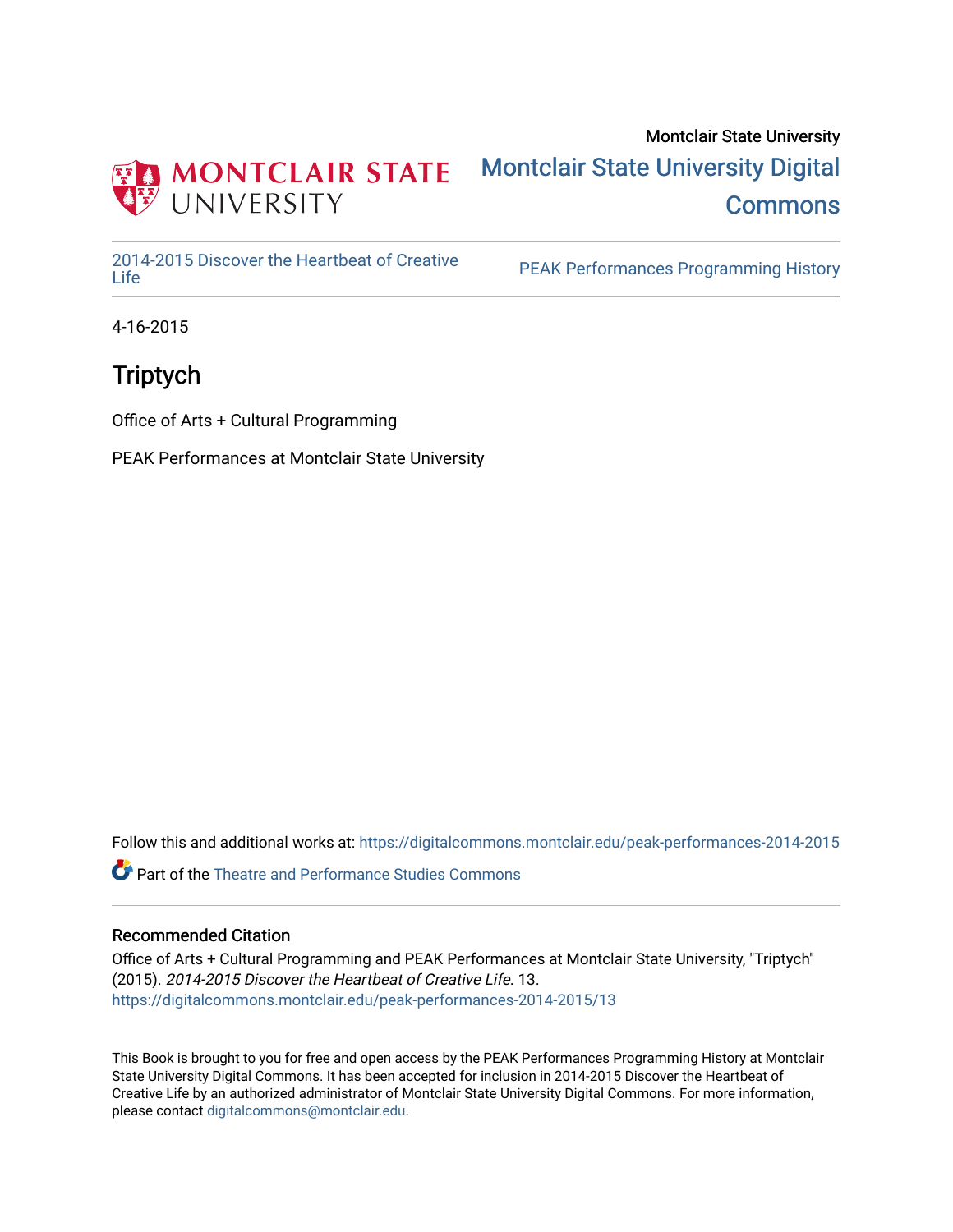# April 16–19, 2015 Alexander Kasser Theater



# Still image from Soliloquy

**Company** 

**ERSEY** 

**nefo** 

# *Triptych* Heidi Latsky Dance



Dr. Susan A. Cole, President Daniel Gurskis, Dean, College of the Arts Jedediah Wheeler, Executive Director, Arts & Cultural Programming

This program is supported in part by public funds from the New York City Department of Cultural Affairs in partnership with the City Council and the Harkness Foundation for Dance.

Developed in residence at the Alexander Kasser Theater at Montclair State University.

Duration: 70 minutes, no intermission.

In consideration of both audience and performers, please turn off all electronic devices. The taking of photographs or videos and the use of recording equipment are not permitted. No food or drink is permitted in the theater.

### **Staff**

### Office of Arts & Cultural Programming

Executive Director **Jedediah Wheeler** Executive Producer **Jill Dombrowski** Production/Facility Manager **J. Ryan Graves** Cultural Engagement Director **Carrie Urbanic** Media and Marketing Specialist **Amy Estes** Director of Audience Services **Robert Hermida** Technical Director **Colin Van Horn** Audio Visual Engineer **Erik Trester** Cultural Engagement Assistant **Hannah Rolfes**  Production Associate **Gillian P. Holmes**  Film Project Coordinator **Omonike Akinyemi** Box Office Manager **Pierson Van Raalte** House Manager **Maureen Grimaldi** Graphics **Patrick Flood/pfloodesign.com** Press **Manny Igrejas PR** Program Editor **Susan R. Case** Production Run Crew **Kristine Biglin, Laura Chrismon, Harrison Goodbinder, Rocco Terranova** 



# **Peak Performances**



#### **Alexander Kasser Theater Founders**

Mary Mochary I. Michael Kasser Alexandra and Seth Bergstein Matthew Mochary \_\_\_\_\_\_\_\_\_\_\_\_\_\_\_\_\_\_\_\_\_\_\_\_

Automatic Data Processing Doris and Felix Beck Robert and Barbara Constable Andrew Constable George and Linda Hiltzik Montclair State University Alumni Association Margaret and Herman Sokol Jack and Jeanette Sullivan

Director/Choreographer Heidi Latsky Director of Photography Zac Halberd Film and Sound Editor Marilys Ernst Costume Designer Liz Prince Music and Soundscape **Chris Brierley** Performers Jen Bricker, Meredith Fages, Jeffrey Freeze, Lawrence Goldhuber, Jerron Herman, Jillian Hollis, Heidi Latsky, Evan Ruggiero, Robert Simpson, Alexandria Wailes

**Benefactors**

Arlene Allen Bank of America John and Cynthia Barnes Grace Lyon Concialdi Jean Hall The Hillier Group Audrey V. Leef The Prudential Insurance Company of America Schering-Plough Research Institute Wachovia Bank Josh and Judy Weston

Choreography **Heidi Latsky**, in collaboration with the dancers Original Music Chris Brierley Lighting Design Robert Wierzel Costumes Carlos Arias Performers Brynt Beitman, Meredith Fages, Jillian Hollis, Heidi Latsky, Saki Masuda, Gregory Youdan Jr.

### Major Donors

### **The 2014/15 season is made possible in part by funds from:**

The Andrew W. Mellon Foundation

Choreography **Heidi Latsky**, in collaboration with the dancers Original Music **Xi.me.na Borges** Lighting Design Robert Wierzel Costumes Heidi Latsky and the company Performers Brynt Beitman, Meredith Fages, Jerron Herman, Jillian Hollis, Heidi Latsky, Saki Masuda, John McGinty, Robert Simpson, Alexandria Wailes, Gregory Youdan Jr.

Dramaturgy Stewart M. Schulman Assistant Lighting Design **Anshuman Bhatia** Stage Manager/Technical Director Leslie Smith The New Jersey State Council on the Arts/Department of State, a Partner Agency of the National Endowment for the Arts Discover Jersey Arts National Dance Project (NDP) of the New England Foundation for the Arts Alison and James T. Cirenza Robert and Holly Gregory The Honorable Mary Mochary

To view our complete season and for more information, visit **peakperfs.org** .





#### College of the Arts Dean **Daniel Gurskis**

Associate Dean **Ronald L. Sharps** Assistant Dean **Linda D. Davidson** Director of Administration **Marie Sparks** College Administrator **Zacrah S. Battle** Executive Assistant to the Dean **Alyson Thelin** Program Assistant **Kilolo Kumanyika** Art and Design **Aissa Deebi** John J. Cali School of Music **Jon Robert Cart** School of Communication and Media **Merrill Brown** Theatre and Dance **Randy Mugleston** Broadcast and Digital Media Facilities **Nick Tzanis** University Art Galleries **Teresa Rodriguez**





### PROGRAM

Dance for Film on Location at Montclair State University, produced by the Office of Arts & Cultural Programming, presents:

### Soliloquy (World Premiere!)

Soliloquy *is dedicated to the memory and artistry of Lisa Bufano (October 20, 1972–October 3, 2013).*

*Dance for Film on Location at Montclair State University is funded by The Andrew W. Mellon Foundation.*

### Solo Countersolo (2013)

# *Triptych* Heidi Latsky Dance

*Thanks to Landes Dixon, Melani Hailey, Erica Moshman, Steve Schepis, and Kay Gaynor for their contributions to this work.*

### Somewhere (2015)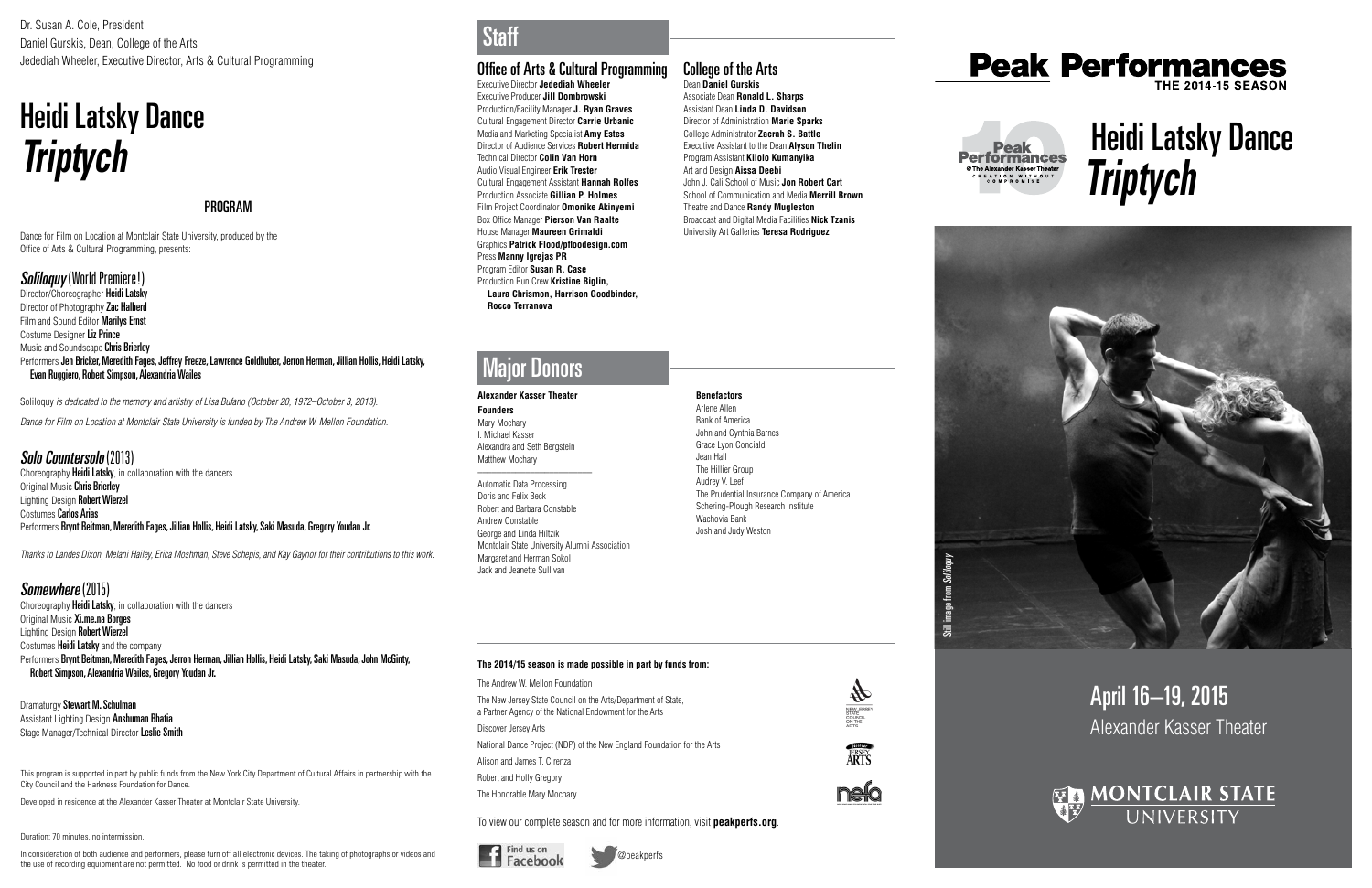## About the Artists

**Heidi Latsky** (Director/Choreographer/Performer), originally from Montreal, first received recognition dancing for the Bill T. Jones/Arnie Zane Dance Company (1987–1993). In 1996, she was chosen to represent Canada in festivals in Tel Aviv and France. Latsky danced on her own and as part of Goldhuber and Latsky (with Lawrence Goldhuber), receiving commissions from notable venues such as the Cannes International Dance Festival, American Dance Festival, Danspace Project, Whitney Museum of Art, and Joyce Theater and performing at venues that included Central Park Summerstage and The Duke on 42nd Street. Latsky headed the movement department at the School for Film and Television (1998–2005) and is currently on the faculty of Steps NYC. Heidi Latsky Dance maintains an extensive outreach program that promotes Latsky's unique vision of dance to a wide number of organizations, public and private schools, and universities. Latsky is a renowned advocate for diversity in the arts as a speaker (Harvard, Barnard, New York Academy of Medicine, APAP 2015). She has a BA in Psychology with honors from Carleton University (1979), receiving the Senate Medal for Outstanding Academic Achievement. Latsky is a founding member of Dance/NYC's Disability and NYC Dance Task Force. She is honored to have been selected as the first participant in Dance for Film on Location at Montclair State University.

### **Come to the Edge**

by Christopher Logue

"Come to the edge." "We can't. We're afraid." "Come to the edge" "We can't. We will fall!" "Come to the edge." And they came. And he pushed them. And they flew.

*—for my father, who pushed*

\_\_\_\_\_\_\_\_\_\_\_\_\_\_\_\_\_\_\_\_\_\_\_\_

**Zac Halberd** (Director of Photography, *Soliloquy*) is an American cinematographer who splits his time between documentary features/television and scripted narrative work. He started in the camera department at BBC Wales, working on documentary series as well as scripted television, including *Dr. Who*. Halberd eventually moved back to the United States and now lives in New York City. The majority of his work focuses on the relationship between humanity and the environment through adventure or science programming for American and European television. His current feature documentary project is the first wildlife film about the Hudson River Valley. Running parallel with his documentary work is over 11 years of award-winning scripted narrative and nonnarrative cinematography for independent cinema and commercials that often use innovative technology for storytelling.

**Marilys Ernst** (Film and Sound Editor, *Soliloquy*) has worked on a number of dance films throughout her career. She was instrumental in creating the dance film trilogy *Another Building* with choreographer and filmmaker Gabri Christa, which recently premiered at the Museum of the Moving Image in Queens. Before that, she edited and did sound design for an interpretive adaptation of a short film with dance, *The Birch Grove*, directed by Gabrielle Lansner. As a theater media artist, Ernst has created several projection designs for theater and dance. Most recently, she worked with poet LaTasha Diggs, a 2015 National Endowment for the Arts Fellow in Poetry, on *Muscle Memory*, commissioned by Minneapolis's Pillsbury House Theatre. In 2002, Ernst received an Obie Award for her video design for Foundry Theatre's production of *Talk at the Public Theater*. She was the first videographer to be awarded an Obie for her contribution to the theater community.

**Liz Prince** (Costume Designer, *Soliloquy*) designs costumes for dance, theater, and film. Credits include Bill T. Jones (Bill T. Jones/Arnie Zane Dance Company, Boston Ballet, Berlin Opera Ballet), Doug Varone, Jane Comfort, Mikhail Baryshnikov's White Oak Dance Project, Larry Keigwin, Ralph Lemon, Trey McIntyre (American Ballet Theatre; Philadelphia, Houston, and Washington Ballet), Mark Dendy (Dendy Dance, Pacific Northwest Ballet, Dortmund Theater Ballet), Bebe Miller, Arthur Aviles, David Dorfman, Lawrence Goldhuber, Pilobolus (collaborations with Michael Moschen, Art Spiegelman, Steven Banks, Takuya Muramatsu), Irondale Ensemble, Lenora Champagne, and Heidi Latsky. Her work has been exhibited at the New York Public Library for the Performing Arts, 2011 Prague Quadrennial of Performance Space and Design, Cleveland Center for Contemporary Art, and Snug Harbor Cultural Center. She received a 1990 New York Dance and Performance Award (Bessie) for costume design and a 2008 Charles Flint Kellogg Award in Arts and Letters from Bard College.

> **Stewart M. Schulman** (Dramaturg) is a director, writer, producer, and independent filmmaker. For the stage, he directed world premieres of *The Chaos Theories* (Shotgun Productions), *Touch of Rapture* (NJ Rep), *Silence* (NJ Rep), *The Pavilion* (Penguin Rep), *Out of the Wheelchair and Into the Fire* (co-written by Schulman and comedienne Esther Goodhart; Pan Asian

**Chris Brierley** (Music and Soundscape, *Soliloquy*/ Original Music, *Solo Countersolo*) is a violinist, teacher, and composer. He studied at the Royal Northern College of Music in Manchester (UK) and was a founding member of the award-winning Kreisler String Orchestra, which included Youssou N'Dour, Brian Eno, John Cale, and Michael Nyman, among many collaborators. Recent credits include the Spanner Films productions *McLibel*  and *The Age of Stupid* and the documentary *The White Widow: Searching for Samantha,* broadcast on BBC1 in July 2014. Since 2005, Brierley has worked with Heart'n'Soul, a creative collective run by artists with learning disabilities. He coaches and performs with the Radical Raccoons, a band of young Heart'n'Soul artists, most recently at the Beautiful Octopus Club in the Royal Festival Hall. In 2012 he was appointed a visiting music tutor at Core Arts in Homerton, the renowned charity that exists to enrich the lives of socially excluded people with severe mental health issues. He performs, records, and writes with the Vast Earth Orchestra and The Band of Holy Joy and is violin tutor at the Hackney Centre for Young Musicians. Brierley is proud of a long and productive relationship with Heidi Latsky Dance, which started with a first commission in 2008.

**Robert Wierzel** (Lighting Design, *Solo Countersolo/ Somewhere*) has worked with artists from diverse disciplines and backgrounds in theater, dance, contemporary music, opera, and museums on stages throughout the country and abroad. Wierzel has a long collaboration (28 years) with choreographer and director Bill T. Jones and the Bill T. Jones/Arnie Zane Dance Company. His other dance collaborations include works with Elizabeth Streb, Liz Gerring, Gallim Dance Company, Doug Varone, Larry Goldhuber, Seán Curran, Molissa Fenley, Donna Uchizono, Alonzo King, Charlie Moulton, Margo Sappington, American Ballet Theatre, Alvin Ailey American Dance Theater, and the Trisha Brown Dance Company. Productions include the opera companies of Paris-Garnier, Tokyo, Toronto, Glimmerglass Festival, New York City Opera, Chicago Lyric, Seattle, Boston Lyric, Minnesota, San Francisco, Houston, Washington National, Virginia, Atlanta, Montreal, Vancouver, Florida Grand, and Portland, among others. His New York theater work has been seen on and off Broadway, including the musical *Fela!*  (Tony Award nomination 2010) and, recently, *Lady Day at Emerson's Bar & Grill,* starring Audra McDonald, and *Indian Ink* at the Roundabout Theatre Company. Wierzel's extensive theater work includes productions at all major American regional theaters.

**Carlos Arias** (Costumes, *Solo Countersolo*) was born in Barcelona, Spain, and moved to the United States in 1975. After a long and successful career in fashion design, he took up photography. Arias has exhibited his work throughout the US and internationally, and his work is in numerous private collections. While still designing costumes for dancers and special fashion collections, he is a technical consultant for important fashion companies. He lives and works in New York City.

**Xi.Me.Na Borges** (Original Music, *Somewhere*), a New York/Venezuelan experimental musician, is an extremely eclectic songwriter and composer. Armed with an array of digital and analogue technologies, she uses her voice to blend the music of disparate times and places, creating alluring sonic collages. Called "pop diva of opera" by *Parenthesis Magazine,* Borges migrates confidently between avant-garde opera and electronic pop, from stacked harmonies and joyful hooks to moodier, reflective moments that showcase her sophisticated vocals. Beloved in her native Venezuela, she has performed concerts and festivals with renowned musicians such as Aquiles Baez. Galeica, Los Hermanos Naturales, and La Vida Bohème and has appeared regularly in national TV and radio. She is currently musical director for Heidi Latsky Dance, and in New York and Berlin she participates in multidisciplinary collaborations, including composing music for theater-dance companies such as Damage Dance, Buglisi Dance Theatre, and Kate Lee Theater. Borges is currently working on her next album, to be released in 2015.

Rep), and *Lágrimas de mis Madres* (co-written with poetess Maria Aponte; Shotgun Productions) and has written the full-length plays *Sister Bert* and *Fragments of Grey.* For film, he has written the feature screenplays *In Between Love, La Macha,* and *Beyond Measure* and directed numerous short films. Last year Schulman produced and directed *Kasser at 10*, a documentary detailing the history of the Alexander Kasser Theater.

**Anshuman Bhatia** (Assistant Lighting Design) has had his designs for dance, opera, and theater seen at Canada's Royal Winnipeg Ballet, Soho Rep, Arena Stage (Washington, DC), HERE Arts Center, New York Theatre Workshop, Lincoln Center Directors Lab, Infinity Theatre Company, The Juilliard School, the University of Denver, The New School for Drama, and Columbia University. His assistant and associate designs have been seen at the New York Philharmonic, Central City Opera in Colorado, Washington Ballet, Anchorage Opera, Roundabout Theatre, the Guggenheim Museum, Opera Theatre of Saint Louis, and Brooklyn Academy of Music. He holds an MFA from New York University. bhatiadesign.com.

**Leslie Smith** (Stage Manager/Technical Director) was the resident lighting designer and supervisor for Second Avenue Dance Company (NYU Tisch 2012–14). Design credits include *Dark Matters* excerpt (chor. Crystal Pite, NYU Tisch); *Five Objects in Isolation and Solitude* (chor. Alex Ketley, NYU Tisch); *The Nutcracker NYC* (chor. Giada Ferrone, Alvin Ailey Dance Center); *Puppet Titus Andronicus* (dir. Ryan Rinkel, The Beckett at Theatre Row); *The Dwarfs, Footfalls,* and *Rockaby* (dir. JoAnne Akalaitis, NYU Tisch); and *Meantime* (dir. Stephen Fried, NYU Tisch). She holds a BA in English from Lewis and Clark College, an MFA in Lighting Design from NYU Tisch Design for Stage and Film, and a J.S. Seidman Award (2014).

### Performers

**Brynt Beitman** is from Dallas, TX. Before graduating from The Juilliard School, he was nominated for a Presidential Scholar in the Arts award by the National Foundation for Advancement in the Arts. He has danced with TAKE Dance, Nicholas Andre Dance, Bruce Wood Dance Project, New York Baroque Dance Company, and Texas Ballet Theater. His own works have been shown in New York City, Montreal, and Varna, Bulgaria. He is happy to have joined Heidi Latsky Dance in April 2013.

**Jen Bricker** was born without legs and was adopted into a family who gave her one simple rule, "Never say the word *can't.*" As a child, she was obsessed with gymnastics and was inspired by her idol, goldmedalist Dominique Moceanu, to start competing. Seemingly against all odds, she competed against able-bodied athletes and became a state champion in power tumbling. Always challenging herself, Bricker transitioned into an accomplished acrobat and aerialist. She traveled internationally with Britney Spears' World Tour and appeared as the headliner at the Palazzo hotel in Las Vegas, New York's Lincoln Center with Heidi Latsky, and the Shangri-La Hotel in Dubai. Her story has been featured on HBO's *Real Sports*, ABC's *20/20*, and *Good Morning America*, among others. She currently lives in Los Angeles and has added a successful speaking career to her list of accomplishments.





Dance for Film on Location at Montclair State University is a project developed and produced by the Office of Arts & Cultural Programming. Exceptional choreographers and filmmakers are provided the opportunity to explore the art of dance when created especially for film, rather than as documentation of a dance performance. Funded by The Andrew W. Mellon Foundation, three short films will be created in three successive years. The first is *Soliloquy*, directed and choreographed by Heidi Latsky. The second and third films will be by Nora Chipaumire and Doug Elkins, respectively. Each film and its supporting documentary materials are available online to be freely accessed by Montclair State students on demand. Montclair State students provide key roles in the development, production, and performance of each film and its contextual insights.

#### danceforfilm.org

"*Soliloquy* embraces difference and the inherent isolation of being human with fierceness and frankness. When given the opportunity to make a film, my response was to create a film that conveyed with deep intimacy the people in it—something much harder to accomplish in a live dance performance because of the audience's distance from the dancers and the inability often to see the dancers' faces. *Soliloquy* is a magnifying glass, an entrée into the internal worlds of everyone in it."

*—Heidi Latsky, Director/Choreographer*

### Soliloquy Production

Director of Broadcast and Media Operations **Nicholas Tzanis** Associate Director, Broadcast and Digital Media Facilities **Patricia Piroh** Production Manager/First Assistant Director **Ishmel Muhammad** Second Assistant Director (1st Unit) **Iusaset Bakr** Dramaturg/2nd Unit Assistant Director **Stewart M. Schulman** Set Production Supervisor **J. Ryan Graves** Art Director **Anna Kathleen Little** First Assistant Camera **Andy Fortenbacher** Second Assistant Camera **Chris Eustache, Jake Horgan** Digital Imaging Technician **Murad Peret** Gaffers **Rachel Adkins** (1st Unit), **Emilia Sauaia** (2nd Unit) Electric **Rasa Acharya**

Key Grip/Dolly Grip **Mark Chapman, Will Hamlin** Pre-production Assistant **Nicholas Kral** Key Production Assistants **Gina Barbagallo** (1st Unit), **Alexandra Waldon** (2nd Unit)

Production Crew **Jeff Cierniak, Marc Critelli, Jason Flamos, Chris Holland, Jesse Monahan,** 

**Colin Van Horn** Set Production Assistants **Swelee Joseph,** 

**William Mirabal, Catarina Rodrigues, Brian Scuteri, Olivia Sherman, Charlotte Zolit** Production Assistants **Christine Collado,** 

**Victoria Galindo, Melissa Mautone** Assistant to Costume Designer **Sarah Stouff** Hair and Makeup Artists **Kim Bakker, Laura Mitchell** Set Medic **Rudolph Muhammad** Stunt Coordinator S**arah Waggener** Set Photographer **Charlotte Henry Jones** Color Grading **Marilys Ernst, Zac Halberd** Sound Mixing **Splash Studios** Color Grading Studio **Mobile Video Productions**

The director would like to gratefully acknowledge the creative contributions of Stewart M. Schulman, Marilys Ernst, Mary John Frank, and Charlotte Henry Jones and the generous contributions of Murad Peret, Jo Recht, Eve Mykytyn, Anthony Sebok, and her cast, crew, and collaborators. Thanks also to Montclair State's Nick Tzanis, Nick Kral, Dean Daniel Gurskis, and Marie Sparks.

### Dance for Film

Project Coordinator **Omonike Akinyemi**

Faculty Advisors **Neil Baldwin** (Creative Research Center), **David H. Sanders** (School of Communication and Media), **Kathleen Kelley** (Department of Theatre and Dance)

Legal Counsel **Cowan, DeBaets, Abrahams & Sheppard LLP** Film Consultant **Dance Films Association** Creative Advisor **Marta Renzi**

Campus Promotions Assistant **Caitlin Knowles**

Thanks to the following for their in-kind contributions during filming: Whole Foods, Royal Bagel & Deli, Manhattan Bagels, The Cozy End, Green Chops, Koreander, Fricassée, Manny's Diner, Frescos, Trattoria Rustica, Mundo Vegan, Williams-Sonoma, Garden of Weedin' Farm, Falafel Hut, Little Miss Daisy Bakery, Kings Food Market, Mr. Dino's, Nauna's Bella Casa Ristorante, Sapori Ristorante Italiano, Dunkin' Donuts, Pathmark Supermarket, Jackie's Grillette, The Upstairs Bar.